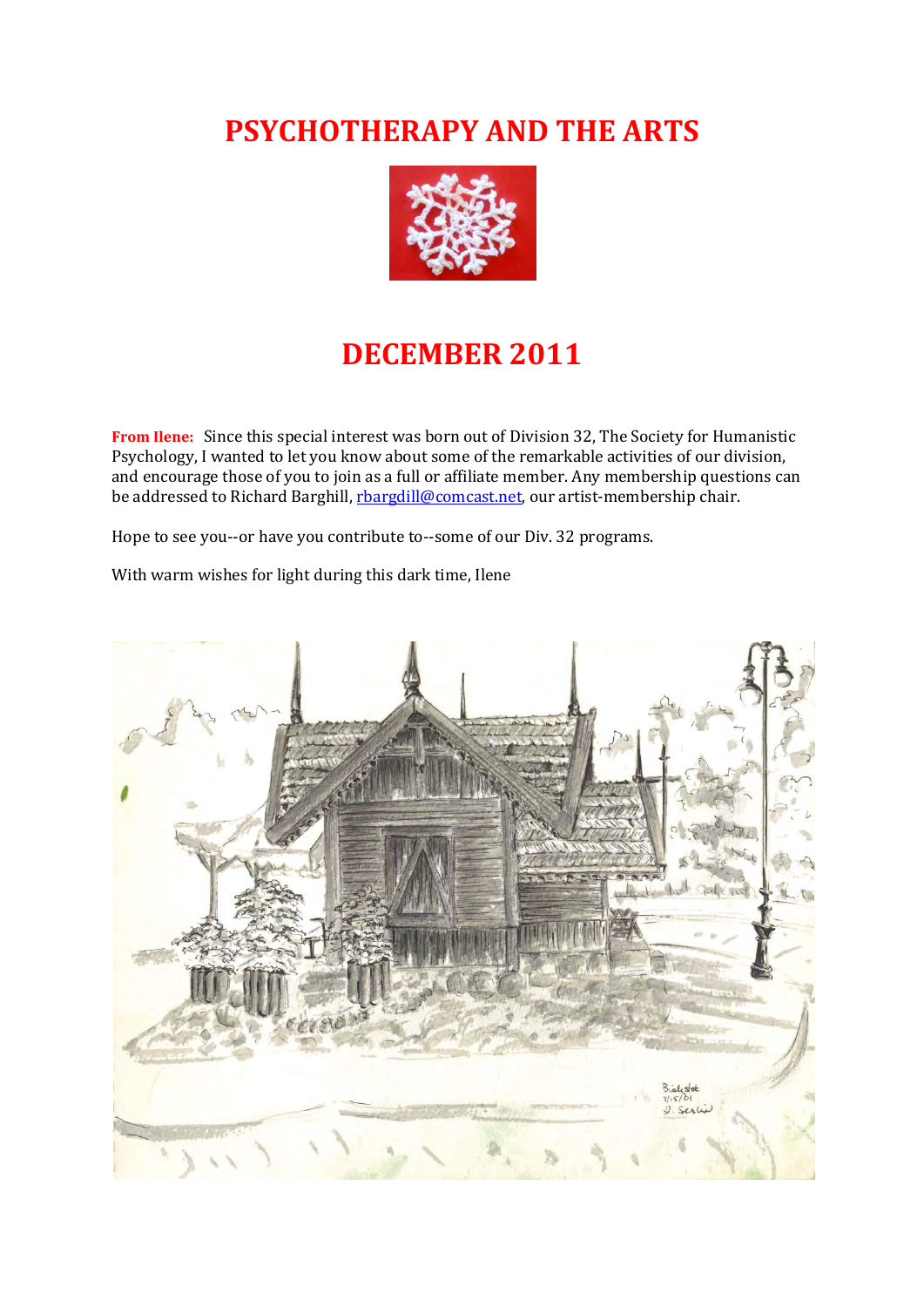#### **From Heather:**

In the last issue of the newsletter, I was talking about the key focus of my training work which is relationship....relationship....relationship ( !) so it was good to discover a couple of blogs emphasising, in the context of healthcare, the centrality of relationship. These blogs in turn led me to a very moving TED talk from Abraham Verghese on touch and the ritual of the hands-on examination of patients. He bemoans the loss of this ritual through the substitution of technology and makes the wry comment that these days you could arrive at a hospital with one leg missing and they'd have to send you for tests to diagnose what's wrong! The other piece I found was an article from the Annals of Family Medicine - "Understanding Relationships in Primary Health Care". <http://www.annfammed.org/content/6/4/315.full>The abstract gives the results as follows:

*Three key processes emerged as fostering healing relationships: (1) valuing/creating a nonjudgmental emotional bond; (2) appreciating power/consciously managing clinician power in ways that would most benefit the patient; and (3) abiding/displaying a commitment to caring for patients over time. Three relational outcomes result from these processes: trust, hope, and a sense of being known. Clinician competencies that facilitate these processes are self-confidence, emotional self-management, mindfulness, and knowledge.* 

For me, in my training work with staff, these conclusions suggest that I and others who are trying to change the culture of care in dementia are on the right track in emphasising that different skills and abilities need to be learned from those traditionally taught.



On a personal note, we have just picked the first bucket of plums – to save them from the voracious lorikeets – so the summer bottling and preserving will be starting very soon. But first, it's Christmas baking. We follow the German Christmas traditions which means baking hundreds of biscuits to give to friends. Of course, it's a tradition a little harder to follow in the heat of the Australian summer ! You can see here some of my baking endeavours from a previous year.

I've also included pictures from a dance and dementia workshop for carers working in country



areas of New South Wales, and from my Dance Family group.

In a world where so many awful things happen, it's engagement with people and with dance that continues to offer me hope and joy.

I wish you all enjoyable holidays and time to pause and catch up with yourself and your families. Heather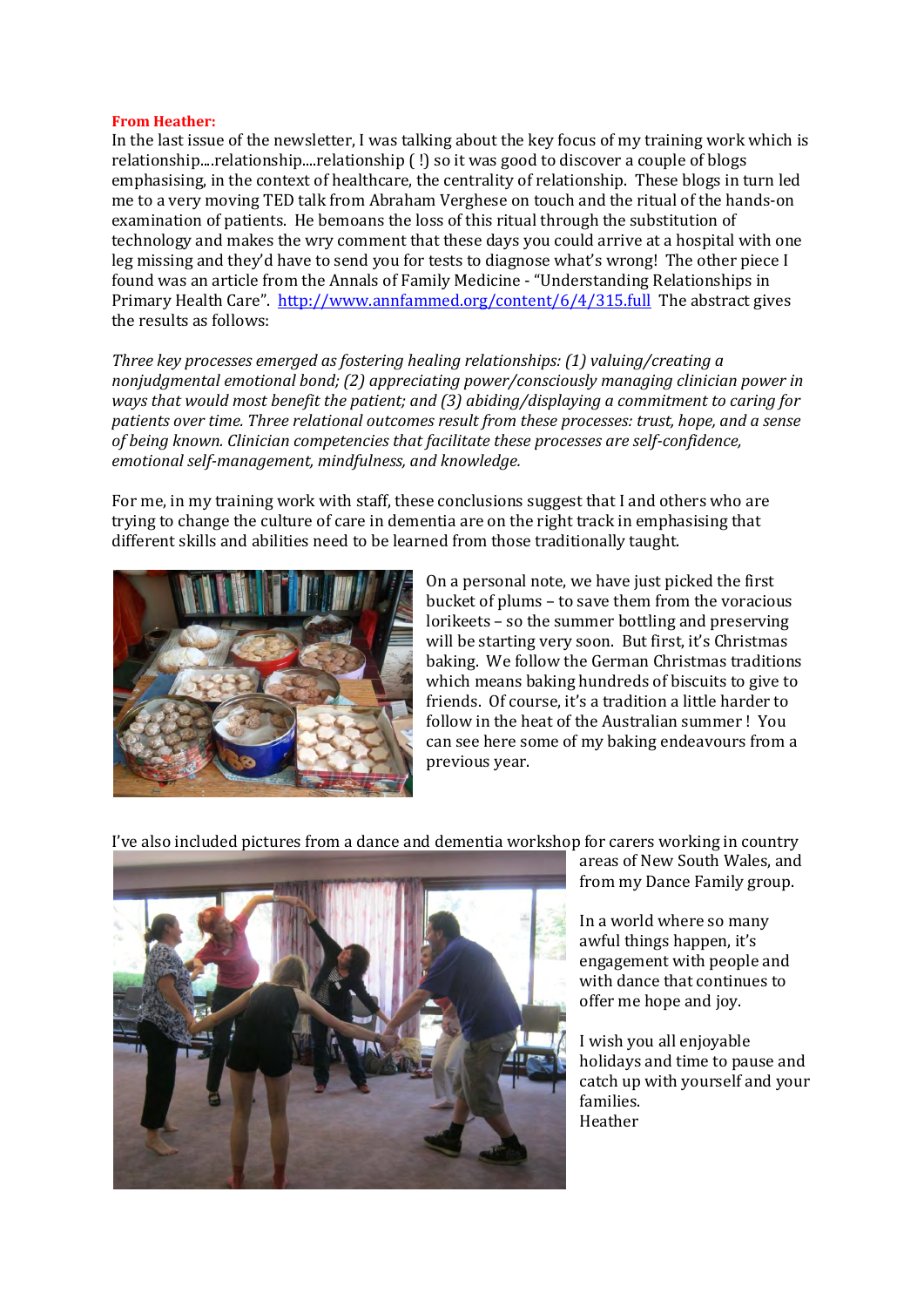



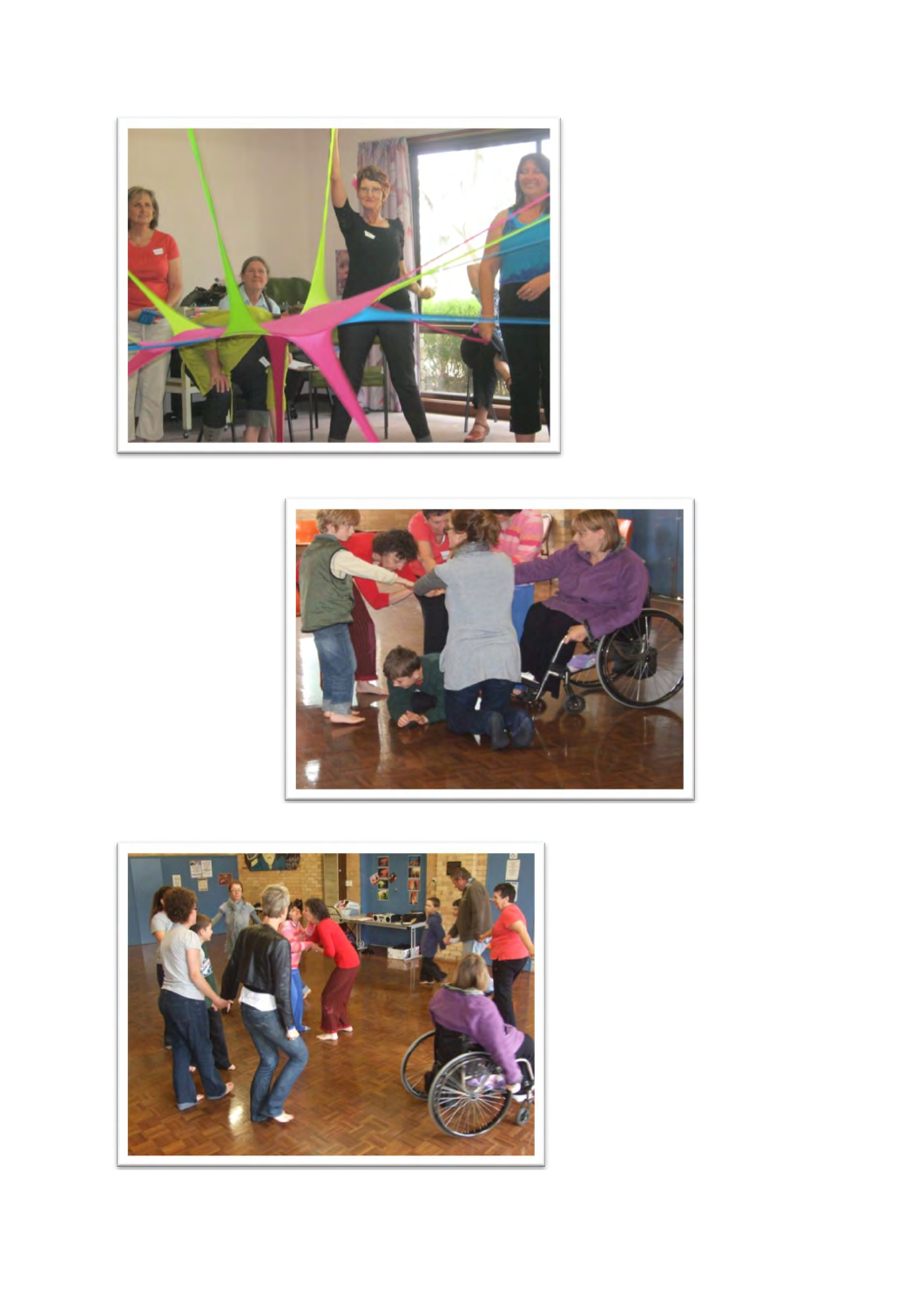## **IN THE NEWS**

Ilene sent out the following email to some on her mailing list. We reproduce it here for the interest of our newsletter readers:

Dear colleagues,

How excited I was to open today's San Francisco Chronicle and on the front page see the following headline: **Critics fault updates to key manual**, by Erin Allday, Chronicle staff writer!

It is a 2-section article, beginning with: "The 'bible' of American psychiatry - a manual of mental health used around the world by doctors, consumers and insurance providers - has come under fire from a growing group of psychologists who worry that proposed revisions will feed into a culture of overdiagnosing, and overtreating, otherwise healthy people."

The second section begins with the title: **Opposition grows to update of manual on mental illness,** and continues: "Last month a group of psychologists with the Society for Humanistic Psychology posted a petition against many of the suggested DSM revisions, citing what they see as a broadening of the definition of mental health disorders, which, in turn, would lead to overtreatment with drugs..."

They quote Brent as saying: "Grief after the death of a loved one, for example, may be included under the diagnosis of major depressive disorder. That means a person's grief could be labeled a pathological disorder, and not a normal human experience, said psychologist Brent Robbins, a professor at Point Park University in Pittsburgh and an author of the petition."

The insert says: "To read the petition in response to the DSM, go t[o links.sfgate.com/](http://links.sfgate.com/)ZLES."

CONGRATULATIONS DAVE, BRENT, SARAH AND ALL WHO CONTRIBUTED AND SIGNED THIS GROUND-BREAKING PETITION! Ilene.

#### *Ilene also wrote a letter to the editor of the Chronicle:*

I was delighted read in the Chronicle of November 26 the article on "Critics fault updates to key manual" about the petition initiated by the Society for Humanistic Psychology that challenges the proposed revisions to the current diagnostic manual. The concerns expressed are that the new discoveries in neurology and neuropsychology might lead to a trend of using more medication and quick-fix models to ease anxiety and depression.

The trend toward quick fixes pathologizes normal human conditions like grief, which might be treated with medication Both adults and children are increasingly dependent on drugs. I think this is a landmark moment in the evolution of psychology. Humanistic Psychology, the originators of the petition, is making a renaissance in psychology and psychotherapy. Evidence abounds in the sprouting of movements like positive psychology, coaching, wellness, and resiliency. Humanistic psychology is rooted in a deep stream that included existential and humanistic psychology. This "Third Stream" of psychology, popularized by Abraham Maslow, an ex-President of the American Psychological Association, began to study creativity, consciousness, authenticity, autonomy, courage and hardiness.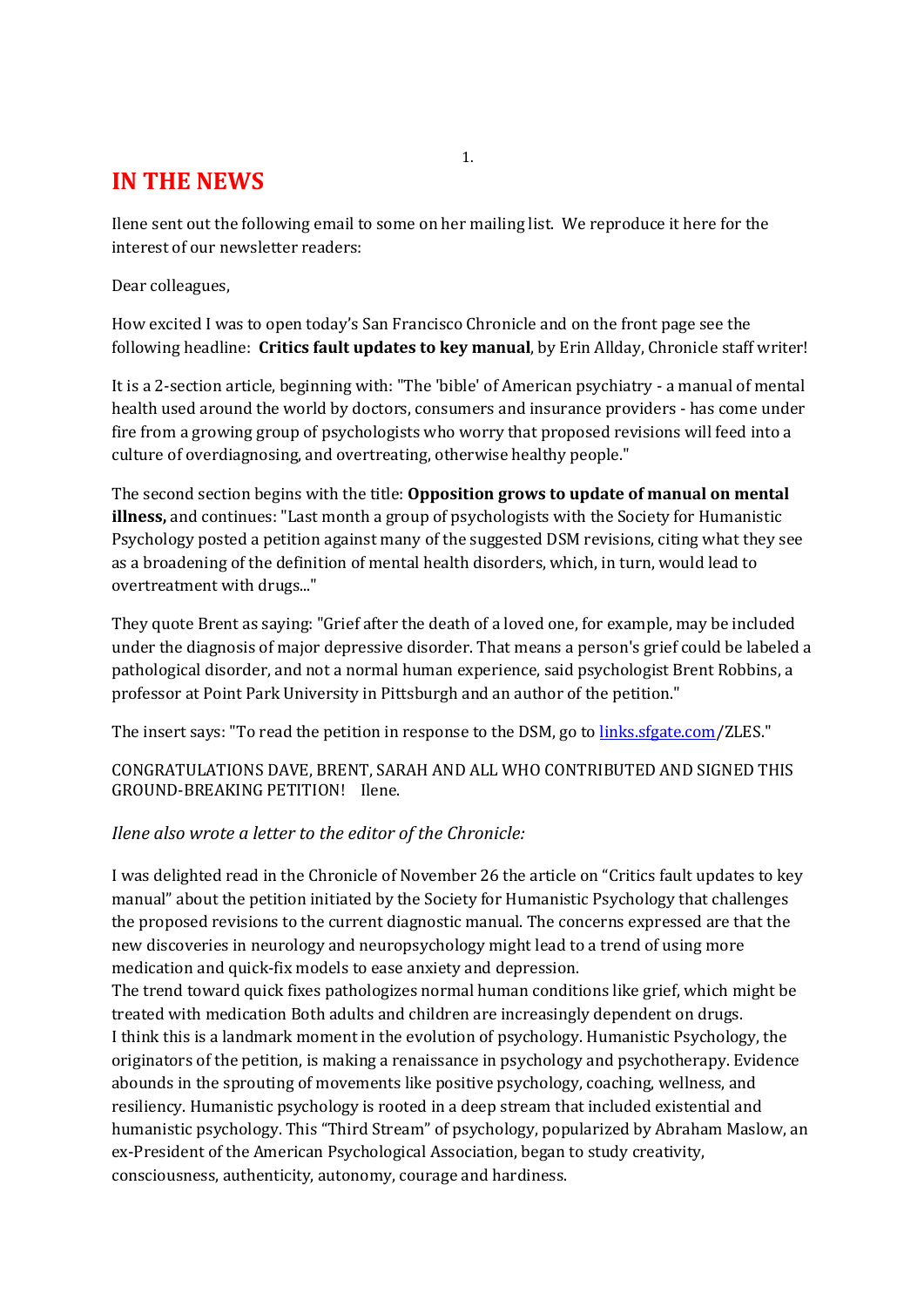In today's world of mood altering substances, genetic engineering, designer babies, bodysculpting, mind-altering, high-tech communication, human jobs being replaced by robots, corporations being granted the rights of individuals, the inevitable question is: "What does it mean to be human?"

Humanistic psychology has also always emphasized values of living a life of meaning and purpose, authenticity, and self-reliance. In addition to the positive values it promotes like joy and wellness, it also acknowledges the darker sides of human existence like grief and anxiety. It helps us deal with our inevitable confrontations with mortality, adds depth to the soul searching, and emphasizes the human relationship as key to healing. We need a place these days to explore our own relationship to how we lead a human life of meaning and purpose in extremely challenging times, and humanistic psychologists can provide that.

Groups need a place to explore these issues as well. Corporations have lost their moral bearings. Humanistic psychologists can make a valuable contribution to politicians, educators and other decision-makers. Today's zeitgeist calls for a psychology that can help people cope with creative resiliency.

To find out more information about Humanistic Psychology, the website is: ["http://www.apadivisions.org/division-32/"](http://www.apadivisions.org/division-32/) 

Sincerely,

Ilene A. Serlin, Ph.D, BC-DMT Past-President San Francisco Psychological Association Past-President Society for Humanistic Psychology [http://union-street-health-associates.com](http://union-street-health-associates.com/)



*Sorry we couldn't get this out in time for the submission of papers, but the conference may still be of interest.* 

**CALL FOR PAPERS/WORKSHOPS/POSTERS (Deadline: 12th December 2011) COLOUR MY WELL-BEING: APPLIED ARTS & HEALTH CONFERENCE 19 –20 April 2012** 

(In association with the Journal of Applied Arts & Health and The University of Northampton.)

Over two days (with an optional third day workshop class) artists, health professionals and academics from around the world will gather at The University of Northampton to explore developments in the way colour is used for health and well-being.

Event dates: Thursday, 19 & Friday 20 April; optional extra workshop class Saturday 21 April (see website details for workshop class by MARK WENTWORTH 'Colour for Life: The Art of Living in Colour'.)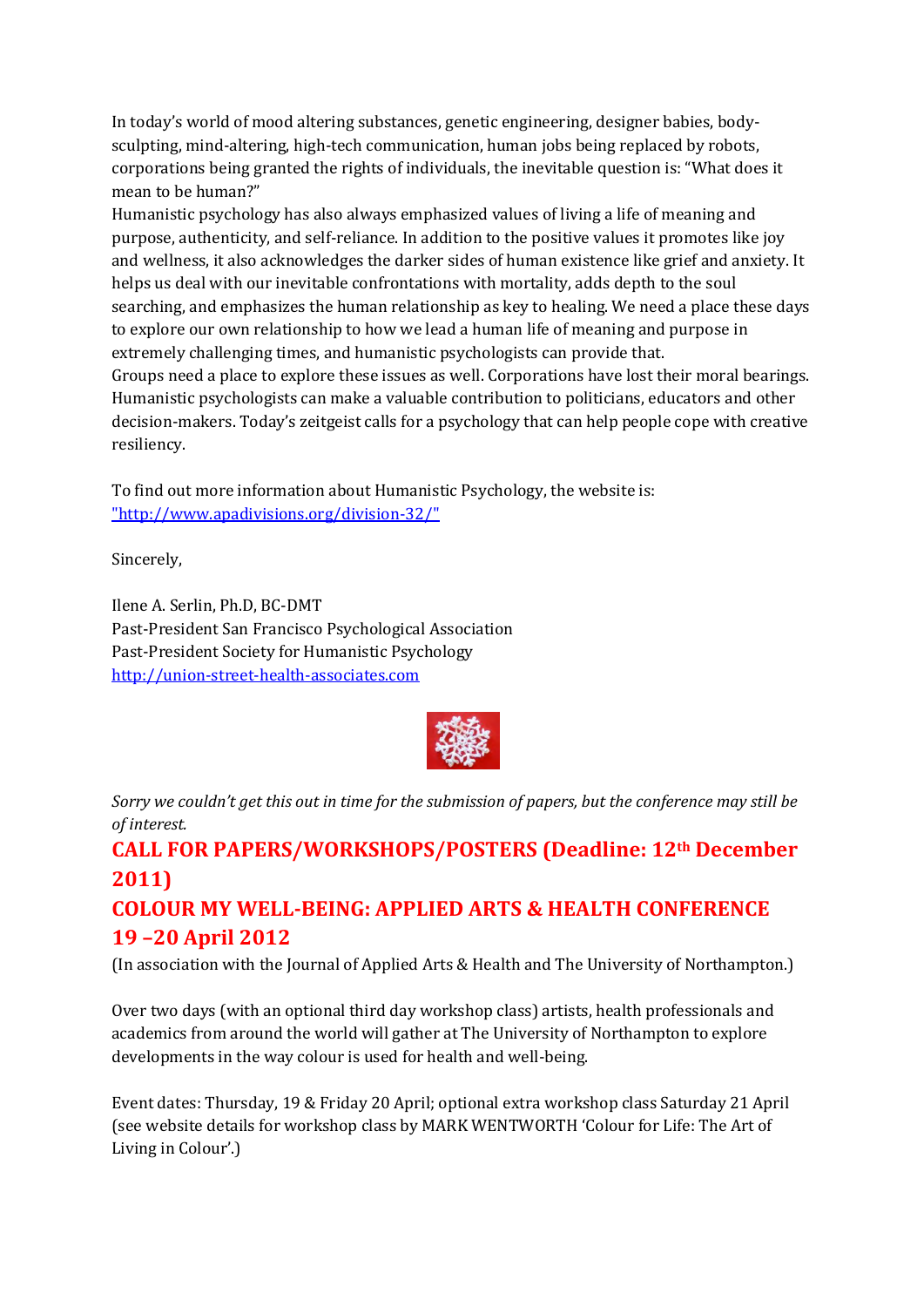Keynote speakers so far include:

 **Neil Harbisson** – Cyborg artist, musician and performer best known for his self-extended ability to hear colours. In 2004 he became the first person in the world to be fitted with an eyeborg and to be officially recognized as a cyborg by a government. Colour and the use of technology as an extension of the performer's body and senses are the central themes in Harbisson's work.

**Helen Carruthers** - 'The Manchester Colour Wheel', was developed for allowing individuals to identify colours in response to particular questions and in the case of this study relating it to mood. On Wednesday September 14, 2011, a world-first took place in Manchester, an experiment to reflect the mood of the city's population. Members of the public and local schools took part in the experiment, selecting a mood from the colour wheel. Dr Helen Carruthers began working at the University Hospital of South Manchester (UHSM) in 1989 as a medical artist where she remains to date. Dr Carruther's achievements were recently acknowledged by the UHSM when she was awarded 'Researcher of the Year 2011'.

Host department/organizer: School of The Arts and School of Health For more information[: www.northampton.ac.uk/artsandhealth](http://www.northampton.ac.uk/artsandhealth)



### **NEW BOOK:**

From: Dr. Sandra Reeve Honorary Fellow, University of Exeter [sandra@moveintolife.co.uk](mailto:sandra@moveintolife.co.uk) [www.moveintolife.co.uk](http://www.moveintolife.co.uk/) (via Interdisciplinary Discussion on Human Embodiment Listserve)

#### **Nine Ways of Seeing a Body** by Sandra Reeve (Triarchy Press)

#### [www.triarchypress.com](http://www.triarchypress.com/)

The nine lenses presented are : the body as object, the body as subject, the phenomenological, somatic and contextual bodies, the interdependent, environmental and cultural bodies and (my own contribution) the ecological body. To bring the ideas to life, the analysis is punctuated with a hypothetical case study.

This book is a guide and stimulus for teachers, students and practitioners of dance, performance, movement, somatics and the arts therapies – in fact, for anyone troubled by the idea of a brain on legs!

I am editing a second collection of body 'lenses', due out in June 2012, so if your preferred lens has not been included here and you would enjoy writing for this kind of format, please send me your suggestion by November 1st 2011, with a brief synopsis.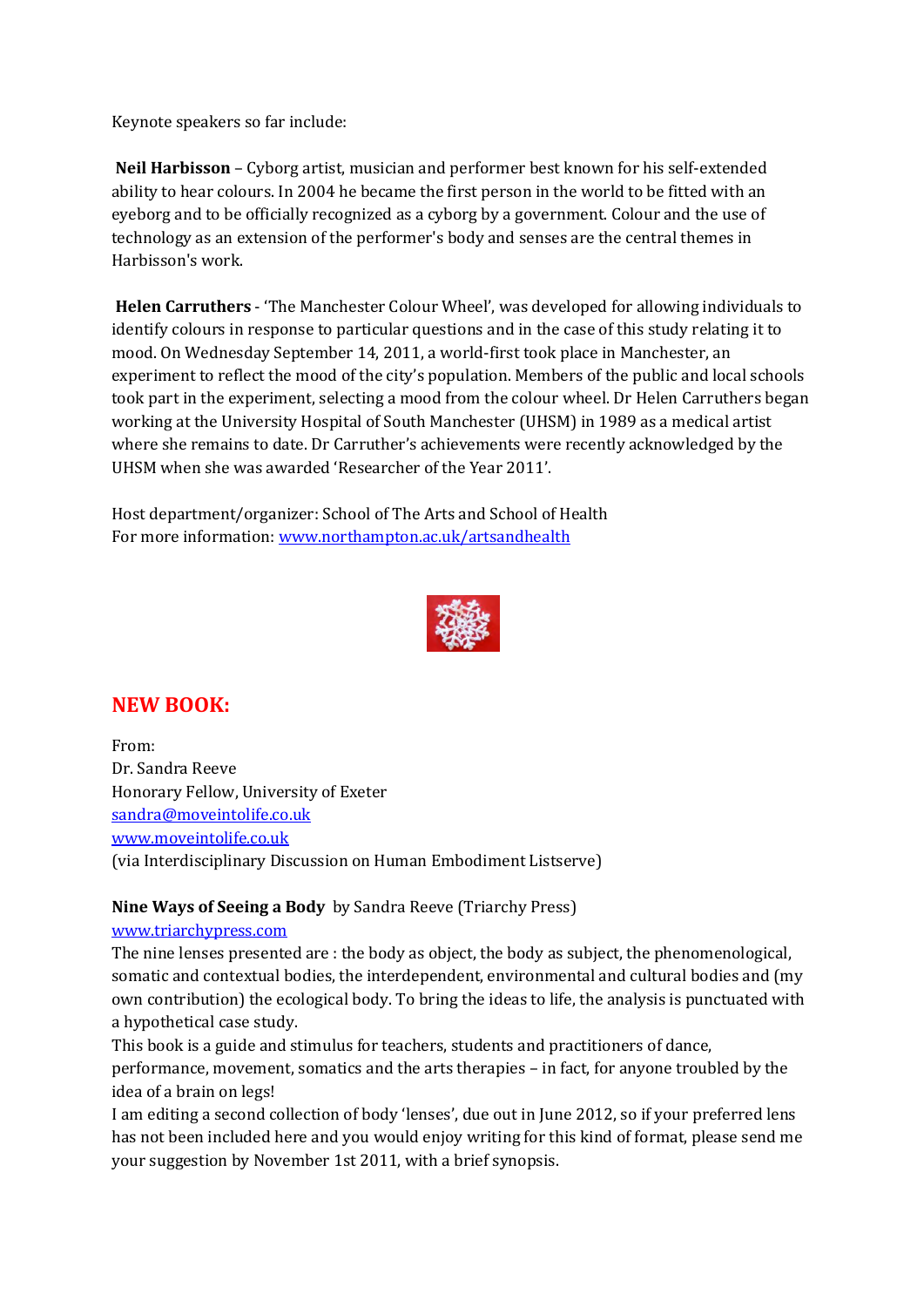

*We found the following workshop advertised in the November newsletter from the Society and the Arts in Healthcare.*

## **INTRODUCTION TO ART THERAPY WORKSHOP**

**Dates:** 1/27/2012 - 1/28/2012

**Time:** 9am - 5pm

**Location:** Marylhurst University 17600 Pacific Highway (Hwy 43) Marylhurst, OR 97036 United States

**Details:** This workshop combines an enjoyable hands-on approach with class discussions and art examples to introduce students to art therapy. History and development of the profession are discussed. Recommended for persons exploring art therapy as a career option and for human services practitioners who wish to acquire basic understanding of art therapy in theory and practice. Instructor: TBA

**Contact:** Rachell Mclaughlin, 503-699-6244 [Send Email](mailto:rmclaughlin@marylhurst.edu) 



#### **EAST SIDE INSTITUTE: ONLINE COURSE**

**Introducing Social Therapeutics: A Performatory Approach to Human Development and Learning** A five-week online course with Carrie Lobman January 27-March 2\*\* An opportunity to explore the social therapeutic approach at work in key human environments: psychotherapy, classrooms, out-of-school youth programs, and the workplace. \*\*This online conversation is asynchronous - participants are on different time zones, and read/post messages according to their own schedule. **Fee: \$85.00** 



**And finally**, a story about the power of the arts…..